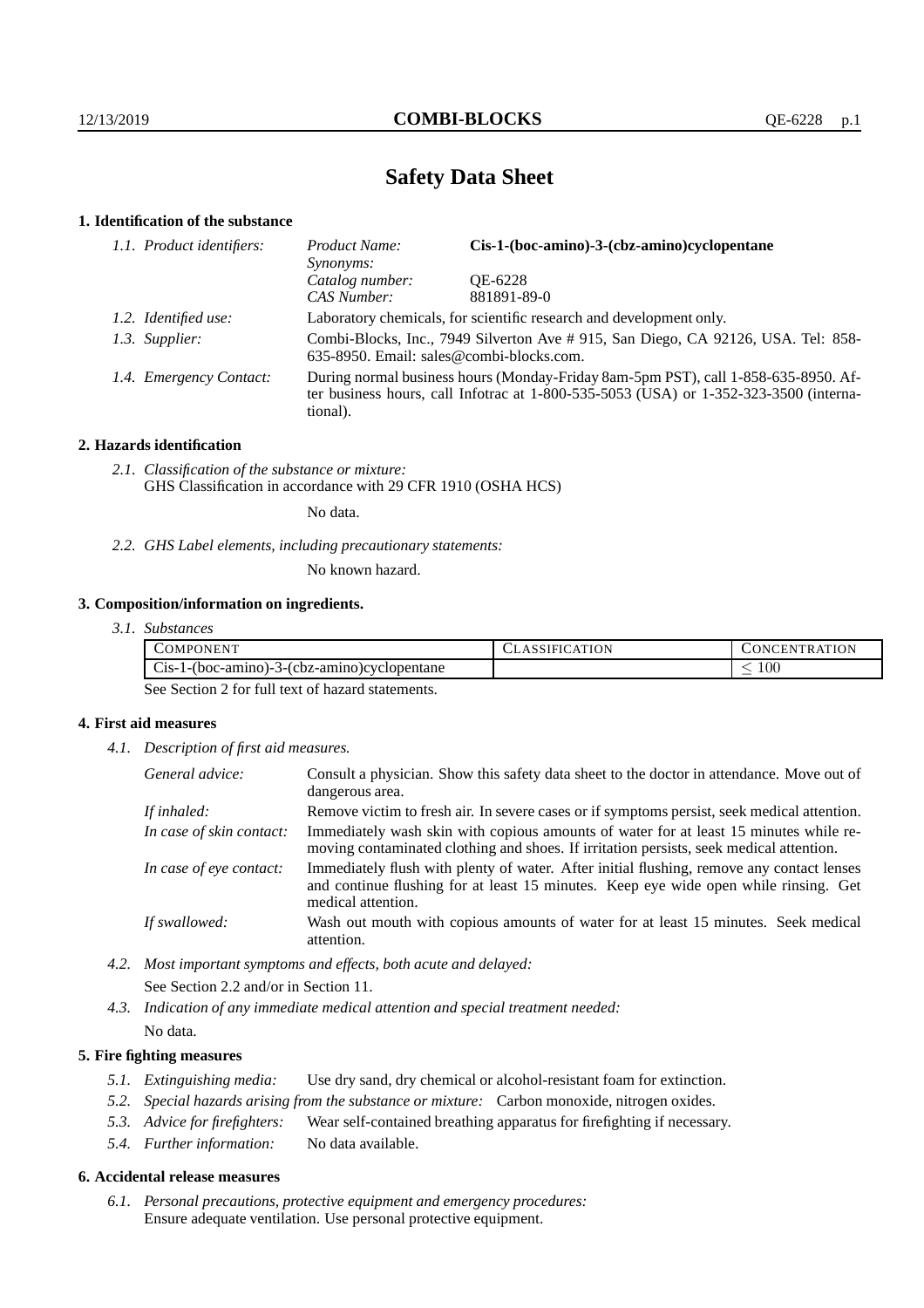|                                   | 6.2. Environmental precautions:                                                                                                                                                                                                                                    |                                                                                                                                                                                                                                                                                                                        |  |
|-----------------------------------|--------------------------------------------------------------------------------------------------------------------------------------------------------------------------------------------------------------------------------------------------------------------|------------------------------------------------------------------------------------------------------------------------------------------------------------------------------------------------------------------------------------------------------------------------------------------------------------------------|--|
|                                   | Should not be released into the environment. See Section 12 for additional ecological information.                                                                                                                                                                 |                                                                                                                                                                                                                                                                                                                        |  |
|                                   | 6.3. Methods and materials for containment and cleaning up:                                                                                                                                                                                                        |                                                                                                                                                                                                                                                                                                                        |  |
|                                   | Sweep up or vacuum up spillage and collect in suitable container for disposal.                                                                                                                                                                                     |                                                                                                                                                                                                                                                                                                                        |  |
| 6.4. Reference to other sections: |                                                                                                                                                                                                                                                                    |                                                                                                                                                                                                                                                                                                                        |  |
|                                   |                                                                                                                                                                                                                                                                    | Refer to protective measures listed in Sections 8 and 13.                                                                                                                                                                                                                                                              |  |
|                                   | 7. Handling and storage                                                                                                                                                                                                                                            |                                                                                                                                                                                                                                                                                                                        |  |
|                                   | 7.1. Precautions for safe handling: Avoid contact with skin and eyes. Avoid inhalation of vapour or mist. Keep away<br>from sources of ignition - No smoking. Take measures to prevent the build up of electro-<br>static charge. For precautions see section 2.2. |                                                                                                                                                                                                                                                                                                                        |  |
|                                   |                                                                                                                                                                                                                                                                    | 7.2. Conditions for safe storage, including any incompatibilities: Keep container tightly closed in a dry and well-ventilated<br>place. Containers which are opened must be carefully resealed and kept upright to prevent<br>leakage.                                                                                 |  |
|                                   | 7.3. Specific end use(s):                                                                                                                                                                                                                                          | Laboratory chemicals, for scientific research and development only.                                                                                                                                                                                                                                                    |  |
|                                   | 8. Exposure Controls / Personal protection                                                                                                                                                                                                                         |                                                                                                                                                                                                                                                                                                                        |  |
|                                   | 8.1. Control parameters:                                                                                                                                                                                                                                           |                                                                                                                                                                                                                                                                                                                        |  |
|                                   | Components with workplace control parameters: Contains no substances with occupational exposure limit values.                                                                                                                                                      |                                                                                                                                                                                                                                                                                                                        |  |
|                                   | 8.2. Exposure controls:                                                                                                                                                                                                                                            |                                                                                                                                                                                                                                                                                                                        |  |
|                                   | Appropriate engineering controls: Ensure that eyewash stations and safety showers are close to the workstation                                                                                                                                                     |                                                                                                                                                                                                                                                                                                                        |  |
|                                   |                                                                                                                                                                                                                                                                    | location. Ensure adequate ventilation, especially in confined areas.                                                                                                                                                                                                                                                   |  |
|                                   | Personal protective equipment:                                                                                                                                                                                                                                     |                                                                                                                                                                                                                                                                                                                        |  |
|                                   | Eye/face protection:                                                                                                                                                                                                                                               | Wear appropriate protective eyeglasses or chemical safety goggles as described by OSHA's<br>eye and face protection regulations in 29 CFR 1910.133 or European Standard EN166.                                                                                                                                         |  |
|                                   | Skin protection:                                                                                                                                                                                                                                                   | Handle with gloves. Gloves must be inspected prior to use. Use proper glove removal<br>technique (without touching glove's outer surface) to avoid skin contact with this product.<br>Dispose of contaminated gloves after use in accordance with applicable laws and good<br>laboratory practices. Wash and dry hands |  |
|                                   | <b>Body Protection:</b>                                                                                                                                                                                                                                            | Complete suit protecting against chemicals, Flame retardant antistatic protective clothing.,<br>The type of protective equipment must be selected according to the concentration and<br>amount of the dangerous substance at the specific workplace.                                                                   |  |
|                                   | Respiratory protection:                                                                                                                                                                                                                                            |                                                                                                                                                                                                                                                                                                                        |  |

Respiratory protection:

Control of environmental exposure: Prevent further leakage or spillage if safe to do so. Do not let product enter drains.

# **9. Physical and chemical properties**

*9.1. Information on basic physical and chemical properties*

| (a)      | Appearance:                                   | No data  |
|----------|-----------------------------------------------|----------|
| (b)      | Odour:                                        | No data  |
| (c)      | Odour Threshold:                              | No data  |
| (d)      | pH:                                           | No data  |
| (e)      | Melting point/freezing point:                 | No date. |
| (f)      | Initial boiling point and boiling range:      | No data  |
| (g)      | Flash point:                                  | No data  |
| (h)      | Evaporatoin rate:                             | No data  |
| (i)      | Flammability (solid, gas):                    | No data  |
| (i)      | Upper/lower flammability or explosive limits: | No data  |
| $\rm(k)$ | Vapour pressure:                              | No data  |
| (1)      | Vapour density:                               | No data  |
| (m)      | Relative density:                             | No data  |
| (n)      | Water solubility:                             | No data  |
| $\circ$  | Partition coefficient: n-octanol/water:       | No data  |
| (p)      | Auto-ignition:                                | No data  |
| (q)      | Decomposition temperature:                    | No data  |
| (r)      | Viscosity:                                    | No data  |
| (s)      | Explosive properties:                         | No data  |
| (t)      | Oxidizing properties:                         | No data  |
|          |                                               |          |